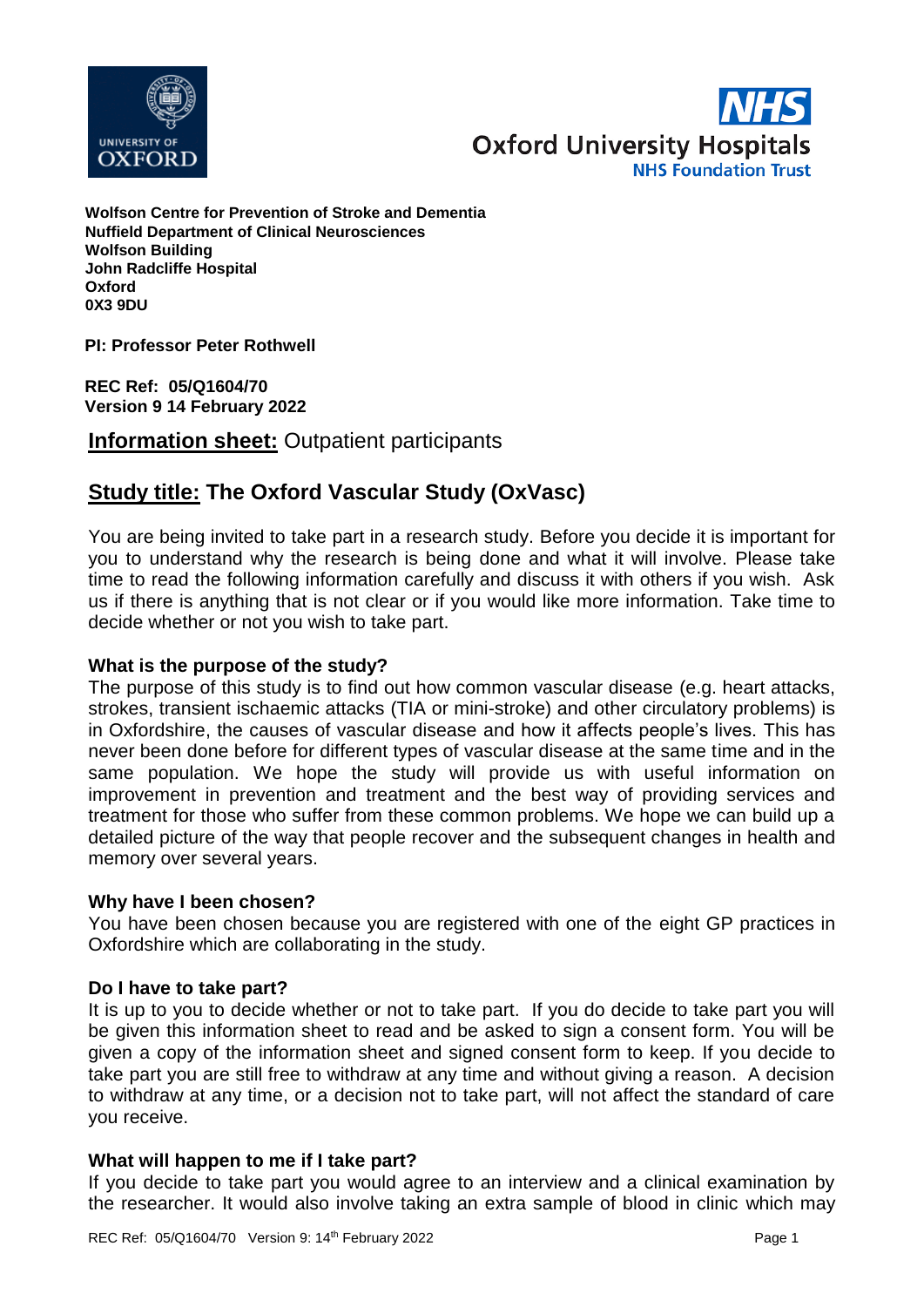be used for future genetic research aimed at understanding the genetic influences on vascular disease but would not have implications for you personally.

We would also like to gather some information on risk factors for vascular disease from both your hospital and GP notes.

The study would also involve follow-up by telephone, at home or in clinic by a researcher in one month, six months (telephone only), at one year, five years, ten and twenty years, or if any further vascular events occur.

If your blood pressure remains high at the beginning of the study we would provide you with a blood pressure monitor to use at home and may also undertake 24 hour blood pressure monitoring at the one month follow up.

If you are invited to a clinic, these take place in the Centre for Prevention of Stroke and Dementia at the John Radcliffe hospital site and follow Oxford University Hospitals NHS Trust infection control guidelines.

In addition, if you are admitted to hospital for any other medical problem, one of our researchers may visit you whilst you are an inpatient to ask you some questions on your memory. All the information collected will be completely confidential.

If you are being seen following a possible TIA or stroke, you will require scans of your brain (magnetic resonance imaging–MRI or Computerised Tomography-CT), blood vessels and heart (with a non-invasive ultrasound probe, similar to those used in pregnant women before birth) as part of your standard clinical care, but will take a little longer than standard in order to collect additional information. We would like to use these standard scans as well as some additional images for research.

### **What do I have to do?**

This is an observational study and taking part in the study will not affect your current or future care. No new drugs or other treatments will be tested.

# **What are the possible disadvantages and risks to taking part?**

You will be required to give a blood sample which will cause mild discomfort. Where possible this blood sample will be taken at the same time as those collected in the course of your normal medical care.

#### **What are the possible benefits of taking part?**

We hope the information we get from this study may help us to treat future patients with vascular disease better.

# **What if something goes wrong?**

The University of Oxford, as Sponsor, has appropriate insurance in place in the unlikely event that you suffer any harm as a direct consequence of your participation in this study. NHS indemnity operates in respect of the clinical treatment which is provided.

If you wish to complain about any aspect of the way in which you have been approached or treated during the course of this study, you should contact Professor Peter Rothwell, Tel no: 01865 231603, email: [peter.rothwell@ndcn.ox.ac.uk](mailto:peter.rothwell@ndcn.ox.ac.uk) or you may contact the University of Research Governance, Ethics & Assurance Team(RGEA) office or the head of RGEA, email: [ctrg@admin.ox.ac.uk](mailto:ctrg@admin.ox.ac.uk)

# **Will my taking part in this study be kept confidential?**

All information which is collected about you during the course of the research will be kept strictly confidential. Any information about you which leaves the hospital/surgery will have your name and address removed so that you cannot be recognised from it.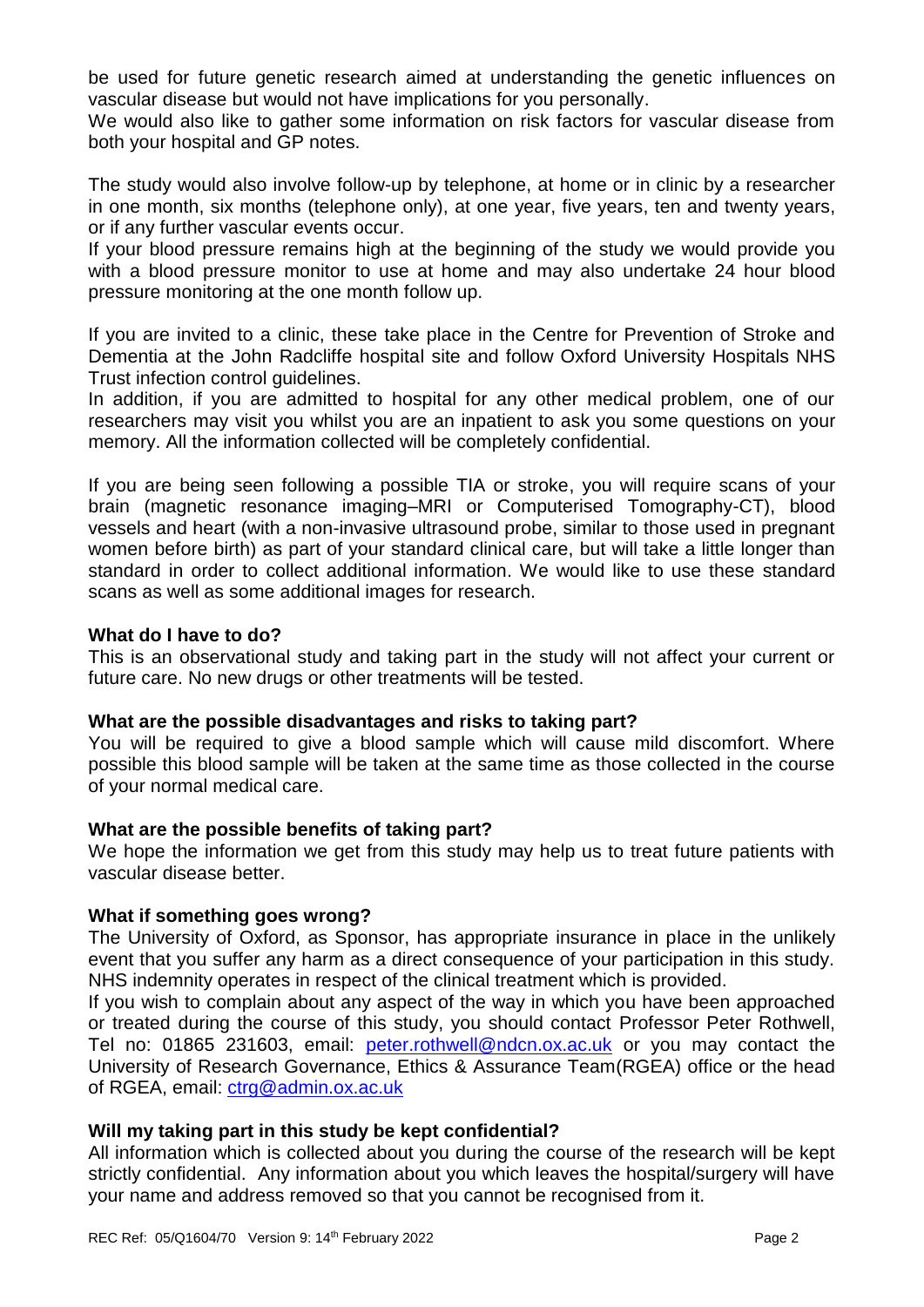Responsible members of the University of Oxford and Oxford University Hospitals may be given access to data for monitoring and/or audit of the study to ensure we are complying with regulations.

### **What will happen to my data?**

Data protection regulation requires that we state the legal basis for processing information about you. In the case of research, this is 'a task in the public interest.' The University of Oxford is the sponsor for this study, based in the United Kingdom, is the data controller and is responsible for looking after your information and using it properly.

We will be using information from you, your medical records and also NHS Digital (for linkage between study data and civil registration data) using the minimum personallyidentifiable information possible (name, date of birth and NHS number).

We will keep identifiable information about you for 10 years *a*fter the study has finished. This excludes any research documents with personal information, such as consent forms, which will be held securely at the University of Oxford for 25 years after the end of the study. If you agree to your details being held to be contacted regarding future research we will keep a copy of your consent until such time your details are removed from our database but will keep the consent form and details separate.

The study team will use your name, NHS number, home address, and contact details to contact you about the research study e.g. to arrange follow up visits, to make sure that relevant information about the study is recorded for your care, to oversee the quality of the study or to invite you for further research.

Data protection regulation provides you with control over your personal data and how it is used. When you agree to your information being used in research, however, some of those rights may be limited in order for the research to be reliable and accurate. Further information about your rights with respect to your personal data is available at *<https://compliance.admin.ox.ac.uk/individual-rights>*

More information on how we use your data is available on our OxVasc website *[www.ndcn.ox.ac.uk/research/oxvasc](../AppData/Local/Microsoft/Windows/INetCache/Content.Outlook/AppData/Local/Packages/Microsoft.MicrosoftEdge_8wekyb3d8bbwe/TempState/Downloads/www.ndcn.ox.ac.uk/research/oxvasc )*

If you are dissatisfied with the way we use your personal information, you have a right to raise any issues or lodge a complaint with the University of Oxford's compliance team at *<https://compliance.admin.ox.ac.uk/individual-rights>* or directly with the Information Commissioner's Office as a supervisory authority at:

*[https://ico.org.uk/for-organisations/guide-to-data-protection/guide-to-the-general-data](https://ico.org.uk/for-organisations/guide-to-data-protection/guide-to-the-general-data-protection-regulation-gdpr/individual-rights/right-to-be-informed/)[protection-regulation-gdpr/individual-rights/right-to-be-informed/](https://ico.org.uk/for-organisations/guide-to-data-protection/guide-to-the-general-data-protection-regulation-gdpr/individual-rights/right-to-be-informed/)*

# **What will happen to the results of the research study?**

It is likely that the results of this study will be published in medical journals after completion of the research. If you decide to take part in the study you will not be identified in any report. Results for participants will also be published on the OxVasc study website and through local stroke groups and your GP surgery.

#### **What will happen to the blood samples I give?**

The blood samples you provide, as part of this study will be used for research purposes to understand more about risk factors for stroke and vascular events. The first blood sample you provide will also include genetic research aimed at understanding the genetic influences on vascular disease in general as well as on different types of stroke but will not have any implications for you personally.